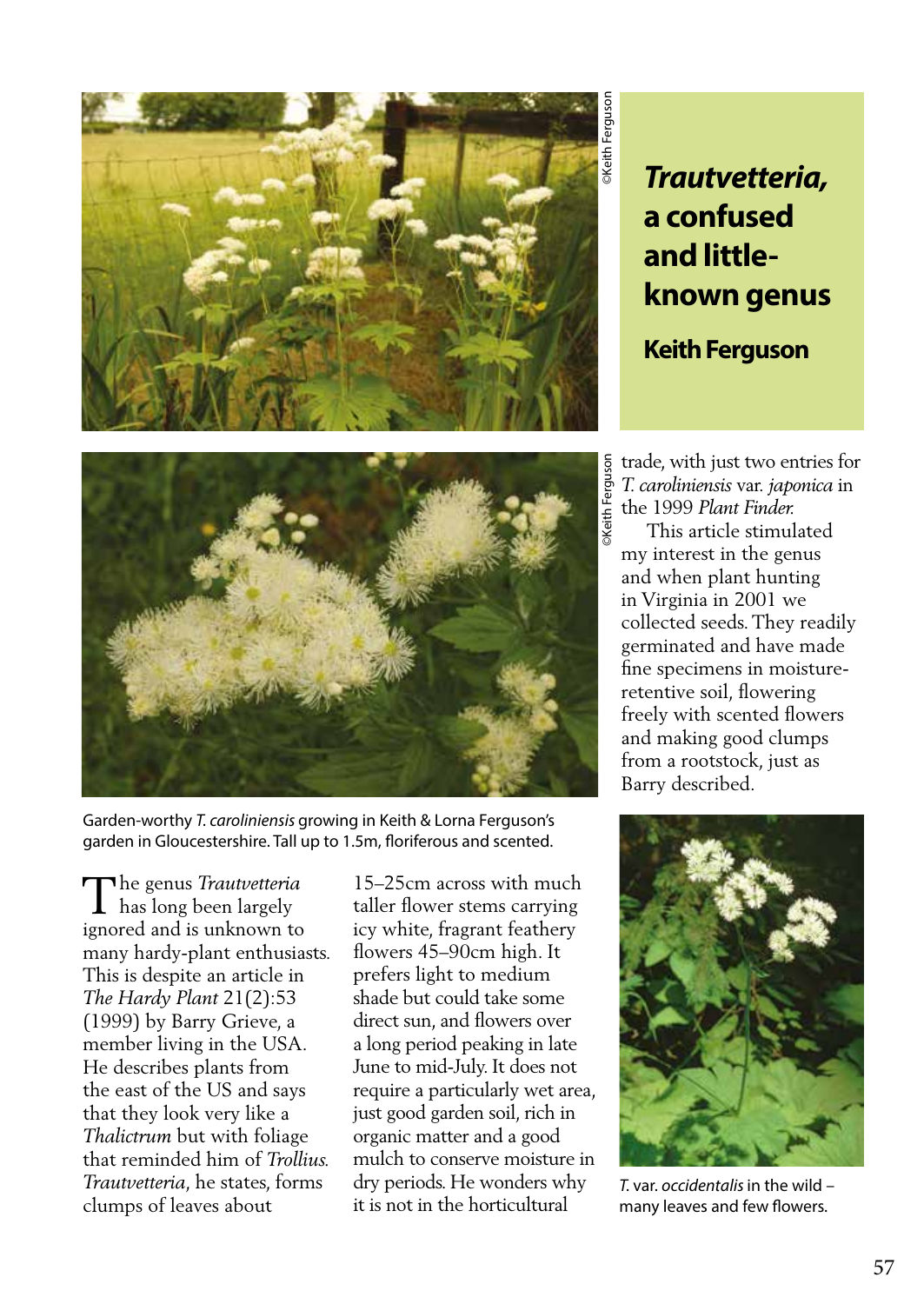**One, two, three, or more species? This is how botanists respond to the challenge of identifying plants so that we gardeners can be sure of what we're buying. Research, observation, and now DNA analysis will probably result in more name changes.**

 Observing plants in the wild in the eastern US in Virginia and North Carolina I found that they grew up to 150cm high, tended to be in small clumps, and have deeply divided, glabrous (smooth) leaves. In the northwest US, plants seen in Oregon had formed large stands almost a ¼-acre in area, were clearly rhizomatous and had relatively few inflorescences. They were generally 50–70cm high and the upper leaves seemed less divided. Another colony in the northwest found in the meadows on Hurricane Ridge, Olympic Peninsula in Washington State, was not as extensive but again appeared to flower sparingly. The western plants are generally of rhizomatous habit, much less free flowering, and shorter. I have only seen the Japanese plants in cultivation in the UK and these are much lower growing with smaller flowers and more entire leaves and noticeably rhizomatous. The flowers of all three are scented, those of the eastern US taxon especially so in cultivation.

 *The RHS Dictionary* (1965) mentions the variation, and states that the Japanese form is offered as *T. japonica* while treating the American taxa as two varieties. The *New RHS Dictionary* (1992) treats the two US taxa as distinct species, *T. caroliniensis* and *T. grandis,* with no mention of the Japanese taxon. The 2015 *Plant Finder* follows current botanical thinking with a single species, *T. caroliniensis,* with 2 entries; there are two varieties listed as *T. caroliniensis* var. *japonica* and *T. c.* var. *occidentalis*, both offered by four nurseries.

 There seems some disagreement in the botanical literature. *Flora North America 3* (1997) recognises one species and only observes that the western US taxon has been treated as a species and a variety and that recent Japanese authors have regarded *T. japonica* as conspecific with the American populations, recognised as *T. caroliniensis* var. *japonica.* The description does refer to 'rhizomes', as does *The Jepson Manual of Higher Plants of California* (1993), which treats the western US taxon as var. *occidentalis*. *The Flora of the Carolinas* (1964) refers to a perennial 1.5 m tall from a short rootstock. I have not investigated the Japanese botanical literature, but up until the 1980–90s the population in Japan was referred to a separate species, *T. japonica*.

 Interestingly Tom Mitchell, lately of Evolution Plants Nursery, offered in 2014 a new species of *Trautvetteria* from the eastern US. This was given to him by Aaron J. Floden, of the University of Tennessee at Knoxville, who discovered it and who is studying the genus. The proposed name, not yet published, is '*fonticalcarea*'. I have this new species in cultivation and its most striking feature is the very coriaceous (leathery) handsome foliage; it comes from a root stock and is not rhizomatous. Aaron Floden has told me that he has DNA evidence which shows that his new species is distinct from *T. caroliniensis* in the east and from the western US taxon which he regards as a distinct species, *T. grandis*. He is also working on a fifth taxon, occurring on the Cumberland Plateau in Tennessee and extending westward to Arkansas and Missouri, which has a distinct DNA profile, different from eastern *T. caroliniensis.* This will be most interesting and timely work which hopefully will be published shortly. It should clarify the taxonomy and nomenclature of the different entities and resolve the major differences between the geographical variants which are currently not clear.